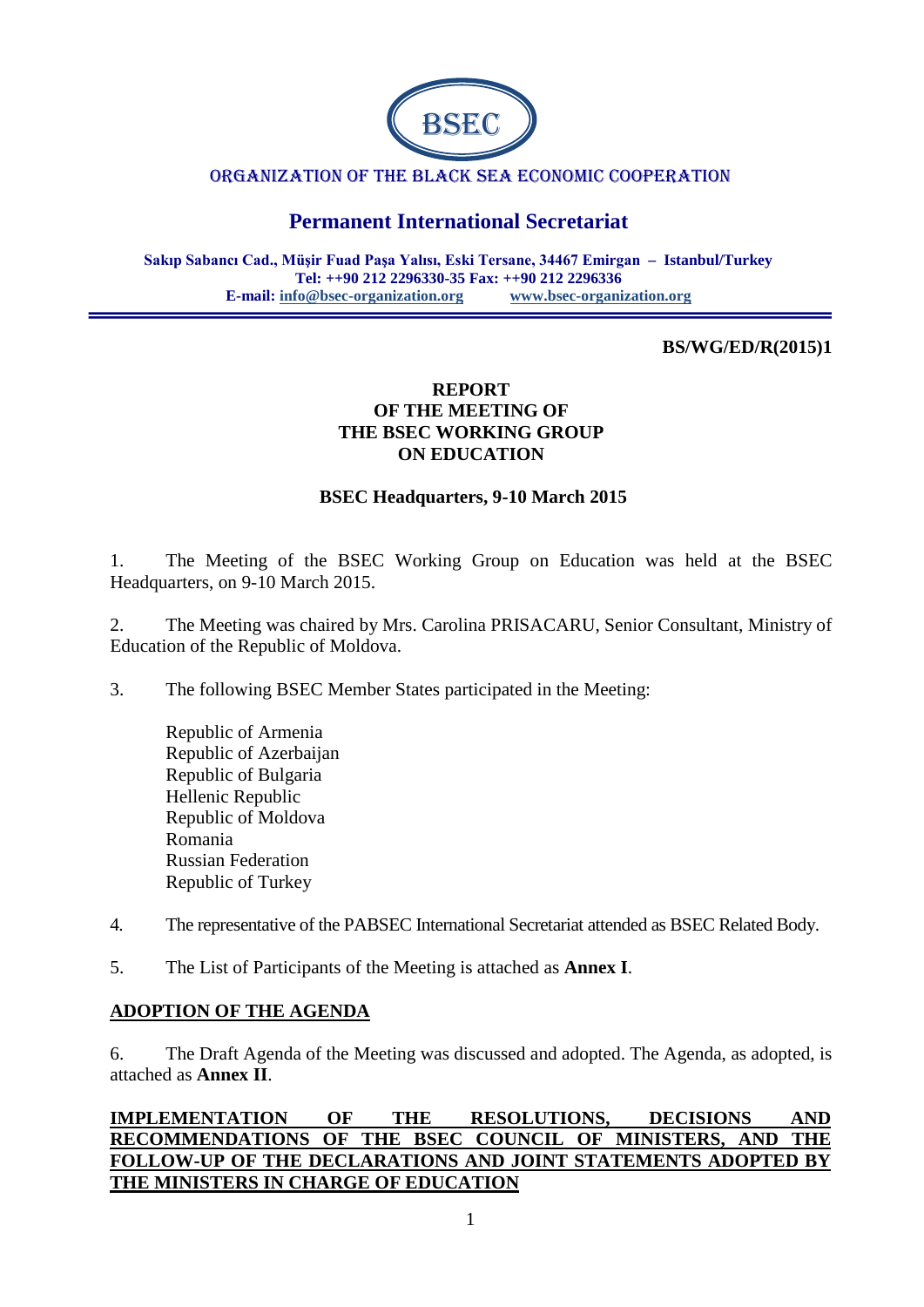7. The Working Group took note of the information by BSEC PERMIS on the ways and dynamics of the implementation of the Resolution of the 15th BSEC Council (Moscow, 1 November 2006), since the last Meeting of the BSEC Working Group on Education (BSEC Headquarters, 9 October 2014).

# **CONSIDERATION OF THE DRAFT PLAN OF ACTION OF THE WORKING GROUP ON EDUCATION (JANUARY 2015-DECEMBER 2016)**

8. The Working Group considered, amended and adopted the Plan of Action of the Working Group for the period 1 January 2015 - 31 December 2016, elaborated by the Hellenic Republic in its capacity as the Country-Coordinator. The Plan of Action, which is open for further proposals, is attached as **Annex III.**

# **THE "WAY FORWARD FOR AN ACTION PLAN ON THE IMPLEMENTATION OF THE "ECONOMIC AGENDA: TOWARDS AN ENHANCED BSEC PARTNERSHIP"**

9. The Country-Coordinator informed on the state of affairs regarding the Questionnaire on the academic and student mobility among the BSEC Member States and that the results of the Questionnaire will be communicated to the Member States in advance of the next meeting of the Working Group.

10. In this regard, the representative of the Republic of Moldova informed that the filled-up Questionnaire will be provided officially in due course.

11. The Working Group reiterated its call on the relevant authorities of the Member States that have not yet done so, to respond to the Questionnaire as soon as possible.

12. The Country-Coordinator suggested that a circular letter could be sent by each Member State to its relevant Higher Education Institutions to further promote joint academic projects and encouraging mobility of academic staff and students among BSEC Member States.

13. The Working Group took note of the presentation on the Portal of Education in BSEC (www.bsec-edu.tuc.gr), delivered by the representative of the Hellenic Republic. The presentation is attached as **Annex IV.**

14. The representative of the Hellenic Republic presented a project proposal on "integrated virtual environment for higher education in BSEC Countries", on the basis of the Portal of Education, to be elaborated and implemented within the framework of the BSEC Project Management Unit. The proposal is attached as **Annex V**.

15. In this respect, the Member States are invited to join the Project as partners.

16. The representative of the Hellenic Republic informed on the intention to deliver a presentation on "Quality Assurance in Higher Education: the Case of Greece" at the next meeting of the Working Group. The presentation is attached as **Annex VI**.

17. The Working Group took note of the willingness by the Republic of Bulgaria to deliver a presentation at the next meeting of the Working Group with the aim to share expertise on the process of drafting of the National Qualifications Frameworks as instruments for enhancing transparency in qualifications.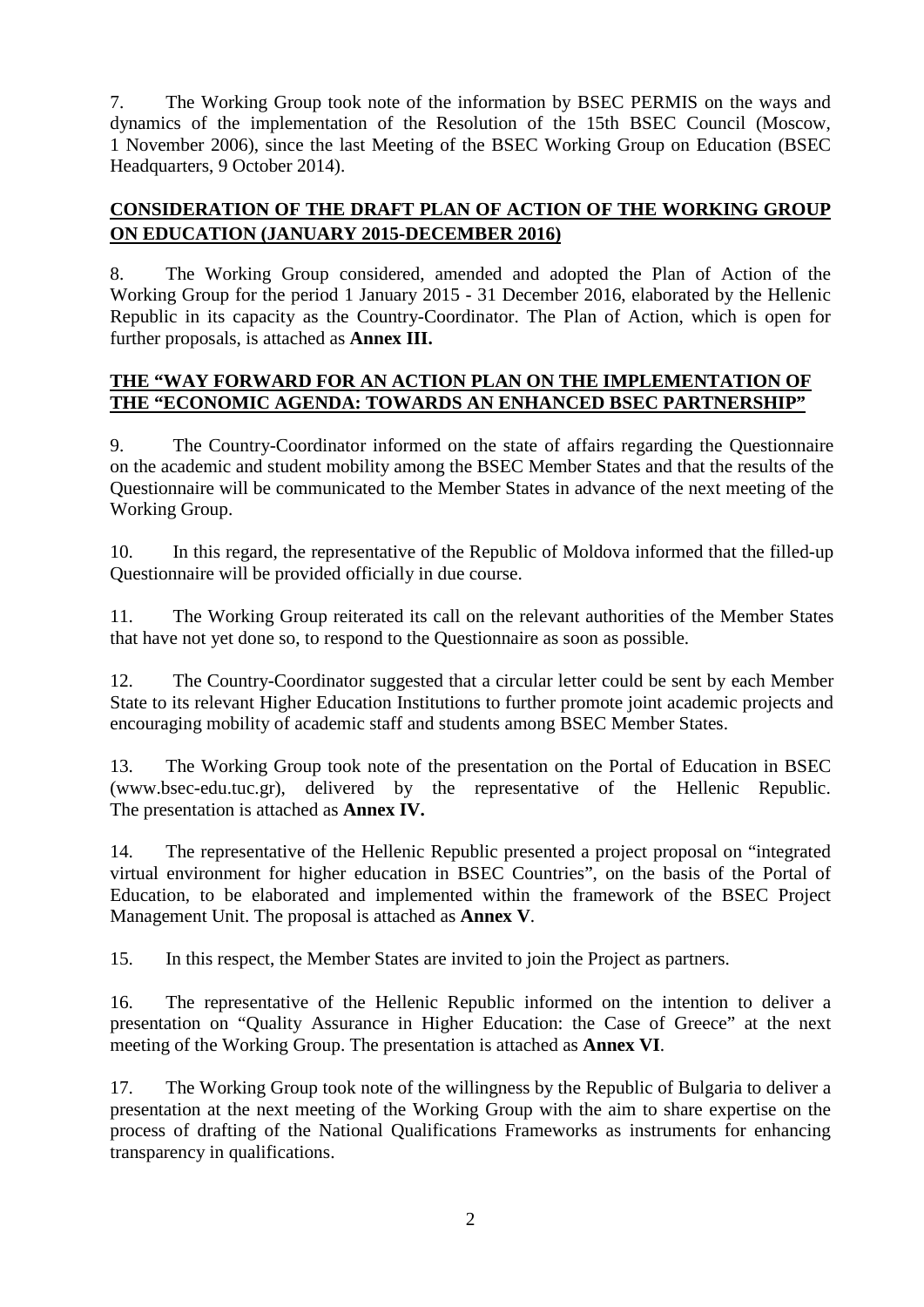18. The representative of the Republic of Turkey informed that a presentation on the role of ICT in Turkish Education System would be delivered at the next meeting of the Working Group.

19. Upon consent of the Working Group, the representative of Romania will deliver, at the next meeting, a presentation on "The Quality Assurance of the Romanian Higher Education System".

20. The BSEC PERMIS informed on the following timeframe of implementation of the "Way Forward for an Action Plan on the implementation of the Economic Agenda 2012" in 2015:

- June 2015: Launching of the surveys for the next medium-term (2016-2018);

- December 2015: Medium-Term (2013-2015) Achievements Report by WGs and BSEC PERMIS/Related Bodies and approval of the Action Plan for the period 2016-2018.

21. The BSEC PERMIS informed on the preparations underway for the International Conference on "Professional Education and Economic Needs of the Black Sea Region", to be held in Chişinău, on 24 April 2015, within the framework of Calendar of the Moldovan Chairmanship.

22. The Member States, Related Bodies, Observers and Sectoral Dialogue Partners were invited to participate in the Conference.

23. The BSEC PERMIS also informed on the Mathematics Olympiad of the BSEC Member States, to be held in Chişinău, on 1-5 April 2015, and invited the BSEC Member States, Observers and Sectoral Dialogue Partners to send their representatives to the event.

### **YOUTH AND SPORTS ISSUES AND EDUCATION**

24. The Working Group took note of the information presented by BSEC PERMIS on the consideration of Youth and Sports issues within BSEC.

25. The representative of the Russian Federation informed about the national legislation and the measures undertaken by the Government of the Russian Federation aimed at the implementation and promotion of the State Youth Policy. The particular emphasis was made on the creation of the special Council consisting of the representatives of the Ministry of Education and Science of the Russian Federation and the relevant Russian regional and intra-regional public agencies and NGOs dealing with the issues of education of youth. The decisions taken by the Council contribute significantly to the increase of the quality of education as well as involvement of young people in social life.

26. The Working Group took note of the information provided by the representative of the PABSEC International Secretariat regarding the activities of the Cultural, Educational and Social Affairs Committee, which will discuss the issue of the Role of Sports in promoting Growth, Employment and Social Cohesion in the BSEC Region, at its next meeting to be held in Ordu, on 1-2 April 2015.

27. The Working Group reiterated its invitation to the Member States to present their proposals on possibility of involvement of Youth and Sports issues in the field of education to be considered at its next meeting.

### **COOPERATION WITH INTERNATIONAL ORGANIZATIONS**